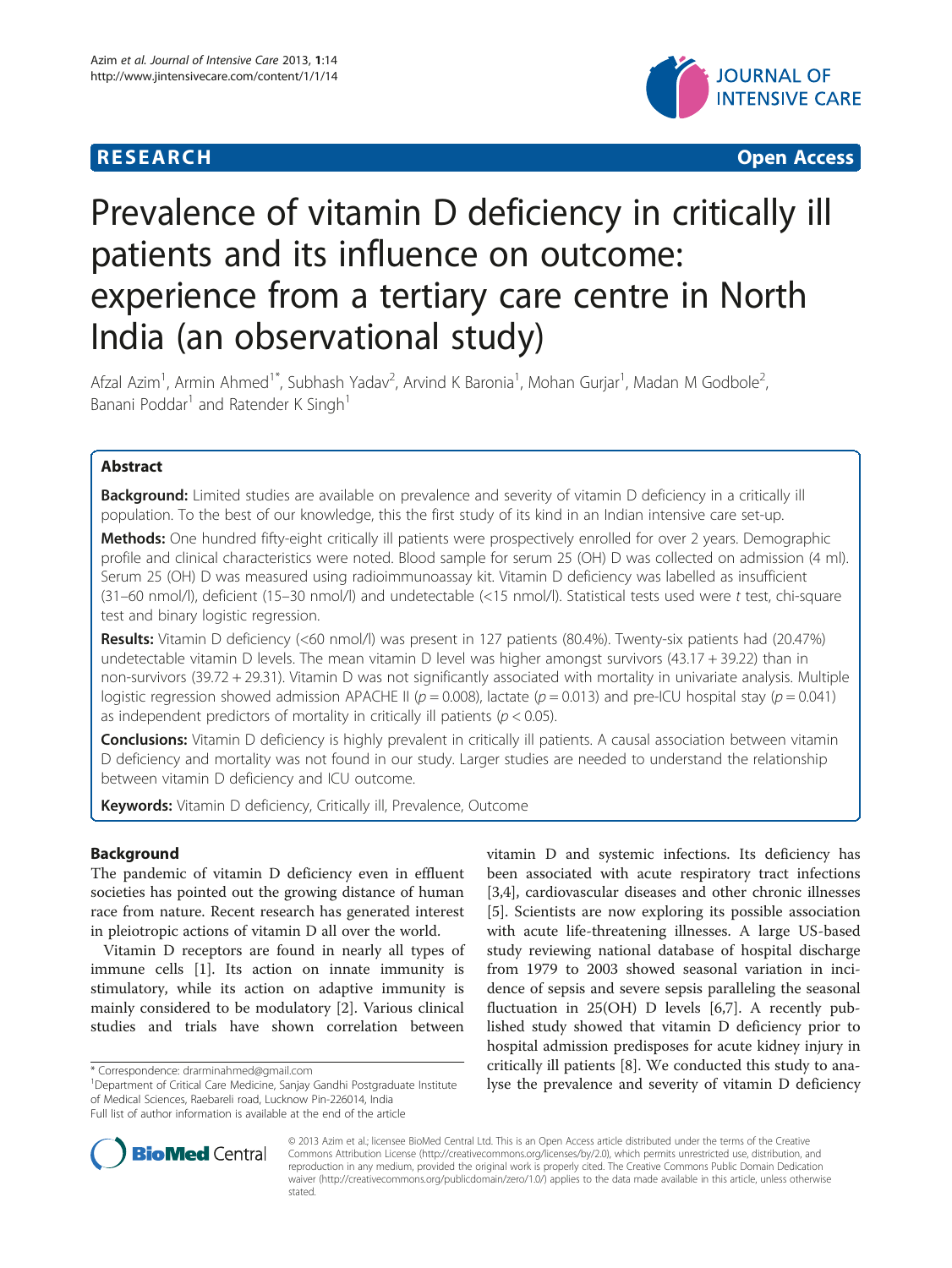in a critically ill Indian population as there is paucity in Indian literature.

### Methods

It is a prospective single-centre study conducted in the department of critical care medicine of a tertiary care public referral hospital. The intensive care unit (ICU) admits both medical and surgical cases. Ethical clearance was obtained from the ethical committee of Sanjay Gandhi Postgraduate Institute of Medical Sciences before conducting the study. Informed consent was taken from next of kin of all enrolled patients. This study was conducted between May 2010 and May 2012.

All consecutive critically ill patients requiring ICU admission were screened for enrolment for the study. Exclusion criteria included age less than 18 years, pregnancy, patients on corticosteroid therapy, patients with history of malabsorption syndrome, patients with chronic kidney disease (CKD), patients on drugs interfering with vitamin D metabolism and patients already on vitamin D supplementation. A total of 158 patients (out of 480 admissions) met the inclusion criteria, and data was analysed for them.

Blood samples for laboratory measurements of serum 25 (OH) D were collected on patients' admission (4 ml), which were then immediately transferred to the endocrinology laboratory. Serum 25 (OH) D was measured using a radioimmunoassay kit technique using the 12 well gamma Counter machine (STRATEC, Birkenfeld, Germany). Till the samples were not processed, they were stored at −20°C temperature after separating the serum. Vitamin D deficiency was defined as values less than 60 nmol/l. Severity of vitamin D deficiency was labelled as insufficient if the level was between 31 and 60 nmol/l, deficient if the level was between 15 and 30 nmol/l and undetectable if the level was less than 15 nmol/l. The demographic profile (age/sex, co-morbidities), admission diagnosis, clinical characteristics and biochemical parameters of each patient were noted at the time of enrolment in the study. Severity of critical illness was assessed by admission acute physiological and chronic health evaluation (APACHE II) score and sequential organ failure assessment (SOFA) score. Levels and severity of vitamin D deficiency were compared between survivors and non-survivors and correlated with the outcome. Vitamin D was also compared to other predictors of outcome like APACHE II, SOFA and total days of mechanical ventilation. Laboratory and clinical management was done as per the treating team.

#### Statistical analysis

Data was analysed using SPSS 16.0, and results were expressed as mean ± standard deviation or median (interquartile range) as appropriate. Sample size was decided based on significance level (alpha) = 0.05. Student's

t test was used between survivors and non-survivors. Non-parametric test like chi-square test was used for comparison between two groups for ranked observation. Actual  $p$  values were reported, and a  $p$  value <0.05 was taken as significant. Multivariate analysis by binary logistic regression was used. All the study variables were considered, and the best model with five variables which gave 90.5% overall correct classification was used.

# Results and discussion

#### Results

Of the 158 patients enrolled in the study, there were 97 male patients (61.39%) and 61 female patients (38.60%). Their mean age, SOFA score, APACHE II score, Vitamin D levels, average length of stay and average days of mechanical ventilation are mentioned in Table 1.

Survivors and non-survivors were compared for demographic characteristics like age, severity of illness (SOFA and APACHE II) and admission laboratory parameters which included procalcitonin (PCT), serum albumin, arterial lactate, serum creatinine and levels of vitamin D (Table [2\)](#page-2-0). Admission SOFA, APACHE II score, lactates, days of mechanical ventilation and days of pre-ICU stay were significantly higher in non-survivors on univariate analysis. There was no statistically significant difference in vitamin D levels amongst the two groups ( $p = 0.53$ ).

|  |  | Table 1 Patients demography $(n = 158)$ |  |
|--|--|-----------------------------------------|--|
|--|--|-----------------------------------------|--|

| Variable                                       | Mean $(\pm SD)$   |  |
|------------------------------------------------|-------------------|--|
| Age                                            | $48.50 \pm 16.49$ |  |
| Sex                                            |                   |  |
| Male                                           | 97                |  |
| Female                                         | 61                |  |
| Medical/surgical                               | 137/21            |  |
| Admission diagnosis                            |                   |  |
| Cardiac disease                                | 5                 |  |
| Respiratory disease                            | 45                |  |
| Abdominal disease                              | 50                |  |
| Neurological disease                           | 12                |  |
| Tropical illness                               | 35                |  |
| Others (poisoning, snakebite, etc.)            | 11                |  |
| Admission source                               |                   |  |
| Community                                      | 10                |  |
| Hospital ward                                  | 53                |  |
| Other ICUs/HDUs (including post-operative ICU) | 95                |  |
| Admission SOFA score                           | $9.56 \pm 4.32$   |  |
| Admission APACHE II score                      | $15.35 \pm 6.14$  |  |
| Vitamin D levels (nmol/l)                      | $41.53 \pm 34.29$ |  |
| Length of ICU stay (days)                      | $16.84 \pm 18.44$ |  |
| Days of mechanical ventilation                 | $13.35 \pm 17.01$ |  |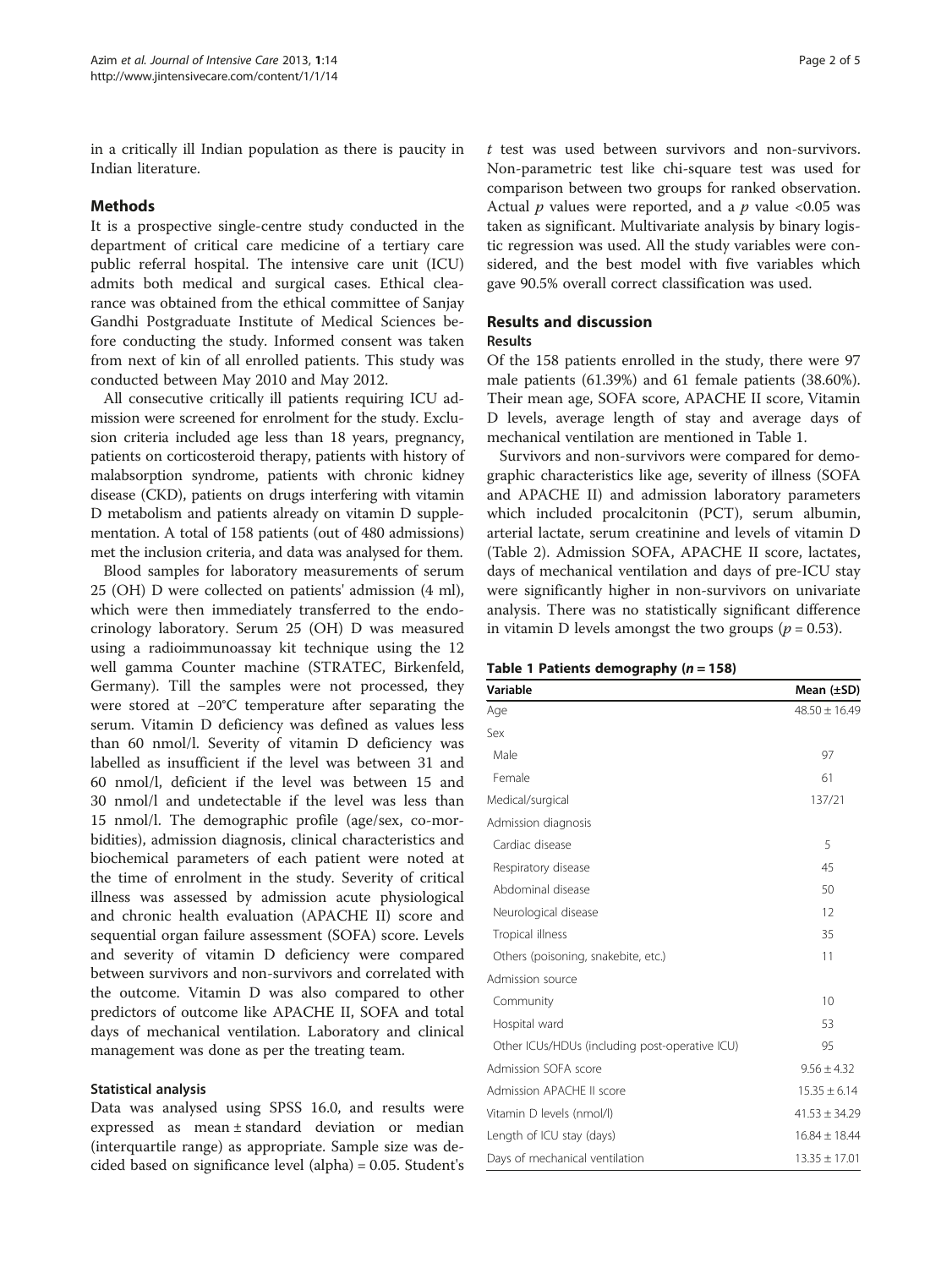<span id="page-2-0"></span>Table 2 Patient characteristics: survivors vs non-survivors

| Variable                        | <b>Survivors</b>  | Non-<br>survivors | t value | p value |  |
|---------------------------------|-------------------|-------------------|---------|---------|--|
|                                 | $(n = 75)$        | $(n = 83)$        |         |         |  |
|                                 | (Mean $\pm$ SD)   | (Mean $\pm$ SD)   |         |         |  |
| Age (years)                     | $47.01 \pm 15.78$ | $50.08 \pm 17.05$ | 1.17    | 0.25    |  |
| SOFA score                      | $7.96 \pm 4.21$   | $11.00 \pm 3.94$  | 4.66    | 0.001   |  |
| <b>APACHE II score</b>          | $12.89 \pm 5.39$  | $17.50 \pm 5.94$  | 5.06    | 0.001   |  |
| Procalcitonin<br>(nq/ml)        | $14.14 \pm 41.29$ | $21.01 + 60.35$   | 0.82    | 0.41    |  |
| Albumin (mg%)                   | $2.74 \pm 0.59$   | $2.61 + 0.59$     | 1.41    | 0.16    |  |
| Creatinine (mg%)                | $2.17 \pm 2.20$   | $2.78 + 1.97$     | 1.83    | 0.07    |  |
| Lactate (mg/dl)                 | $16.66 \pm 9.72$  | $74.31 + 18.41$   | 2.82    | 0.001   |  |
| Vitamin D (nmol/l)              | $43.17 \pm 39.22$ | $39.72 \pm 29.31$ | 0.63    | 0.53    |  |
| Pre-ICU hospital stay<br>(days) | $6.0 + 6.02$      | $10.67 \pm 14.54$ | 2.59    | 0.01    |  |
| ICU length of stay              | $19.03 \pm 20.98$ | $14.90 \pm 15.75$ | 1.40    | 0.16    |  |
| Days of MV                      | $10.05 \pm 19.55$ | $15.99 \pm 13.49$ | 2.23    | 0.03    |  |
| MI mochanical ventilation       |                   |                   |         |         |  |

MV mechanical ventilation.

Vitamin D deficiency (<60 nmol/l) was present in 127 patients (80.4%). Fifty-three patients (41.73%) were in the insufficient group, 48 patients (37.79%) were in the deficient group and 26(20.47%) patients had undetectable vitamin D levels.

Factors found to be significantly associated with mortality in univariate analysis (SOFA score, APACHE II score, lactate, pre-ICU stay and days of mechanical ventilation) were subjected to binary logistic regression. APACHE II score, lactate and pre-ICU stay were found to be independently associated with mortality (Table 3).

#### Discussion

Vitamin D deficiency is highly prevalent in the general population all over the world. Prevalence of levels <50 nmol/l is reported between 36% and 57% in the USA and even higher (between 28% and 100%) in European studies depending upon the group of population tested and cut-off levels used for normal range [\[9](#page-3-0)]. Even

Table 3 Multivariate analysis of significant variables

Indian literature suggests vitamin D deficiency between 50% and 90% in the general population [\[10,11\]](#page-3-0).

Cut-off value of normal range of vitamin D remains a debatable topic, and whether levels considered normal for general population can be applied to critically ill patients remains unclear [\[12,13\]](#page-3-0). In our study, we have used 60 nmol/l as the cut-off value based on the study published by Lee et al. in 2009 [[14](#page-3-0)]. However, in a recent meta-analysis of prospective cohort studies, Zitterman and colleagues reported 75–87.5 nmol/l as the optimal concentration in the general population and even showed a non-linear decrease in mortality as circulating 25 (OH) D level increases [\[15\]](#page-3-0).

Vitamin D deficiency and its relation with increased mortality in the general population are well established. Almost all chronic illnesses associated with ageing are adversely affected by vitamin D deficiency [[16,17](#page-3-0)]. A meta-analysis published in 2007 showed that ordinary dose vitamin D supplementation is associated with reduction in total mortality in the general population [\[18](#page-3-0)]. Melamed and colleagues reported that vitamin D <17.5 ng/l is independently associated with mortality in the general population [\[19\]](#page-3-0). Review of literature and clinical studies on end-stage renal disease patients have shown that vitamin D supplementation is associated with decreased mortality [[20](#page-3-0)]. A recently published meta-analysis of 10 studies with a cohort of 6,853 patients concluded that higher vitamin D levels correlates with improved survival in CKD patients [\[21\]](#page-3-0).

Vitamin D deficiency in critical illnesses can be multifactorial and can influence the sepsis cascade through several mechanisms. These mechanisms may include immune modulation, suppression of exaggerated inflammatory response, enhanced phagocytosis, chemotaxis, increased production of antimicrobial peptide cathelicidin, and calcium and glucose homeostasis [\[22](#page-3-0)[,23](#page-4-0)].

Deficiency of vitamin D in a critically ill population has also been studied, though to a lesser extent. Its association with mortality in this population subgroup remains unclear. Studies have shown a vitamin D deficiency of more than 90% in a critically ill population [[24,25](#page-4-0)]. Lee et al.

| Variable                    | Logistic regression<br>coefficient (beta) | Standard error of<br>regression coefficient (beta) | Significance of beta | Odds ratio | 95% CI of OR    |
|-----------------------------|-------------------------------------------|----------------------------------------------------|----------------------|------------|-----------------|
| <b>SOFA</b>                 | $-0.081$                                  | 0.054                                              | 0.133                | 0.922      | $0.829 - 1.025$ |
| <b>APACHE II</b>            | $-0.106$                                  | 0.040                                              | 0.008                | 0.900      | $0.832 - 0.973$ |
| Pre-ICU stay                | $-0.061$                                  | 0.030                                              | 0.041                | 0.941      | $0.887 - 0.998$ |
| Lactate                     | $-0.053$                                  | 0.022                                              | 0.013                | 0.948      | $0.909 - 0.989$ |
| Days of mechanical analysis | $-0.022$                                  | 0.012                                              | 0.072                | 0.955      | $0.829 - 1.002$ |
| Constant                    | 4.078                                     | .757                                               | 0.000                | 59.018     |                 |

MV mechanical ventilation, OR odds ratio. Degree of freedom = 1.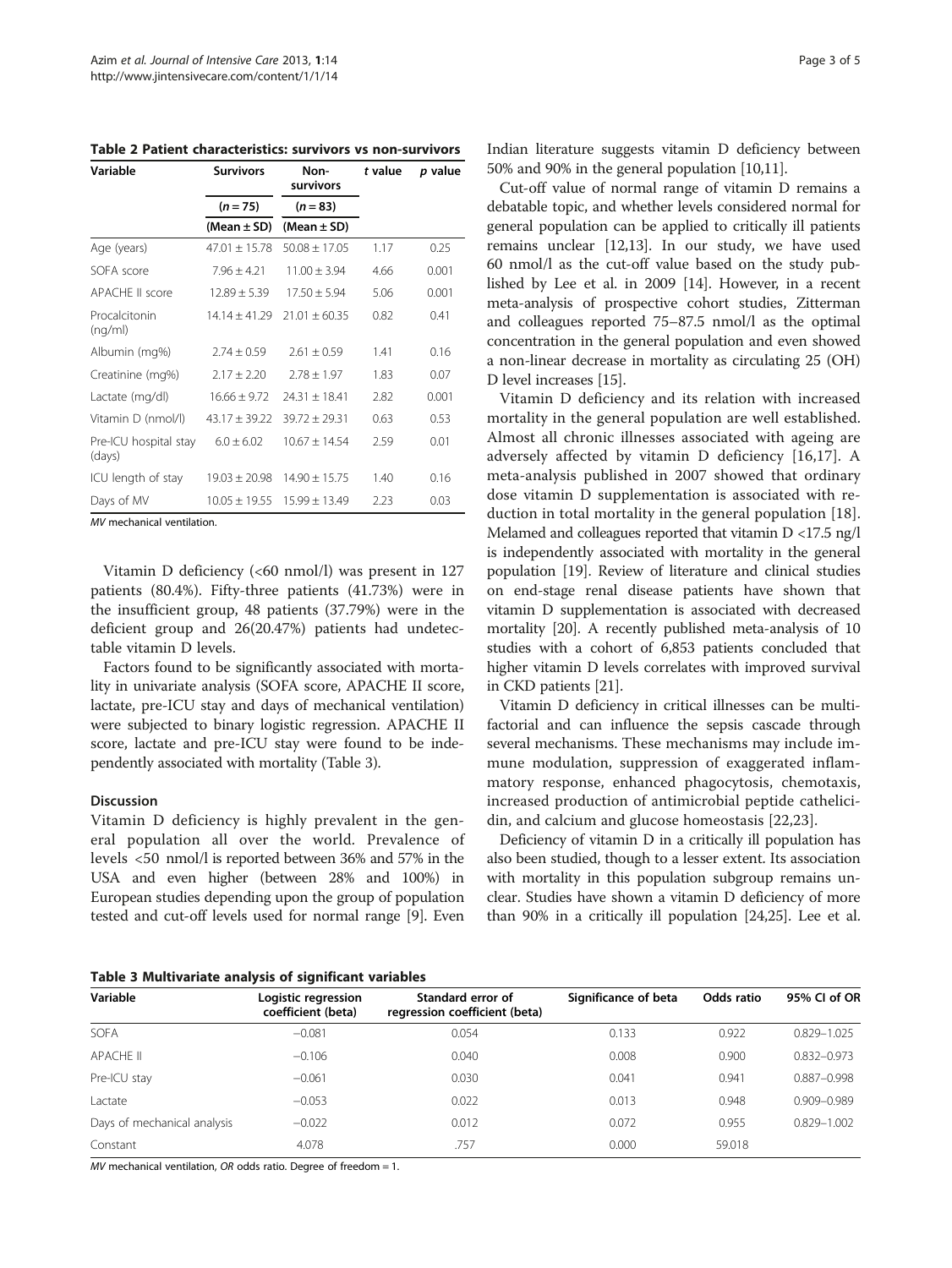<span id="page-3-0"></span>reported undetectable levels in 17.5% of patients admitted to the ICU [14]. Data regarding vitamin D deficiency in the critically ill population in the Indian scenario is lacking. In our study, we found that 80.4% of patients were deficient (level <60 nmol/l) in vitamin D levels on admission to the intensive care unit, with 20.48% having undetectable levels (level <15 nmol/l). However, we could not find a causal relationship between vitamin D deficiency and mortality.

Cecchi et al. conducted a single-centre study on 170 patients, out of which 92 were severe sepsis/septic shock patients and 72 were trauma patients [[26\]](#page-4-0). Vitamin D levels were significantly lower in the septic group but did not prove to be a mortality predictor on multivariate analysis. In contrast, a few studies have shown a significant association between vitamin D levels and mortality in critically ill patients [\[27,28\]](#page-4-0). Mathews et al. studied the effect of vitamin D deficiency in 258 surgical ICU patients and reported an inverse relation between vitamin D deficiency and length of ICU stay, cost of therapy and mortality [\[29\]](#page-4-0). Braun et al. studied pre-admission 25(OH) D levels drawn 7 to 365 days prior to ICU admission in a large cohort of 2,399 patients [[30](#page-4-0)]. They reported vitamin D as a strong predictor of ICU mortality. It is postulated that acute fluid shifts seen in severe sepsis and septic shock can influence the assessment of correct vitamin D levels [\[31\]](#page-4-0). Venkatesh et al. pointed out the wide fluctuation in vitamin D level occurring in critically ill patients for hours [\[32](#page-4-0)]. This could be one of the causes of different findings in various studies.

Larger studies are needed to understand the role of vitamin D level in critical illness, to define supplementation strategy, in monitoring frequency and in effect of replacement on outcome. Moreover, redesigning of ICU set-ups in such a way that all patients get adequate sunlight might be a topic of debate in modern medicine.

# Conclusions

The authors conclude that this study shows high prevalence of vitamin D deficiency in critical care settings even in tropical countries like India. We also found that APACHE II, lactate and pre-ICU hospital stay are independent predictors of mortality in critically ill patients. We could not find a causal association between vitamin D deficiency and mortality.

#### Competing interests

The authors declare that they have no competing interests.

#### Authors' contributions

This is a statement confirming that all authors have read and accept the "Terms and Conditions for Anaesthesia and Intensive Care submissions" as outlined in the online submission process. AA principal investigator, writing of paper and review of literature. AA sample collection and writing of the paper. SY sample processing and reviewing of literature. AKB reviewing of literature. MG manuscript preparation. MMG manuscript preparation. BP final editing. RKS final editing. All authors read and approved the final manuscript.

#### Acknowledgements

We are grateful to DR SK Mandal for his guidance and valuable inputs in our research.

#### Author details

<sup>1</sup>Department of Critical Care Medicine, Sanjay Gandhi Postgraduate Institute of Medical Sciences, Raebareli road, Lucknow Pin-226014, India. <sup>2</sup>Department of Endocrinology, Sanjay Gandhi Postgraduate Institute of Medical Sciences, Lucknow, India.

Received: 6 September 2013 Accepted: 27 November 2013 Published: 20 December 2013

#### References

- 1. Aranow C: Vitamin D and the immune system. J Investig Med 2011, 59(6):881–886.
- 2. Kempker JA, Han JE, Tangpricha V, Ziegler TR, Martin GS: Vitamin D and sepsis: an emerging relationship. Dermatoendocrinol 2012, 4(2):101-108.
- 3. Ginde AA, Mansbach JM, Camargo CA Jr: Association between serum 25-hydroxyvitamin D level and upper respiratory tract infection in the Third National Health and Nutrition Examination Survey. Arch Intern Med 2009, 169:384–390.
- 4. Sabetta JR, DePetrillo P, Cipriani RJ, Smardin J, Burns LA, Landry ML: Serum 25-hydroxyvitamin d and the incidence of acute viral respiratory tract infections in healthy adults. PLoS One 2010, 5:e11088.
- 5. Anagnostis P, Athyros VG, Adamidou F, Florentin M, Karagiannis A: Vitamin D and cardiovascular disease: a novel agent for reducing cardiovascular risk? Curr Vasc Pharmacol 2010, 8(5):720–730.
- 6. Danai PA, Sinha S, Moss M, Haber MJ, Martin GS: Seasonal variation in the epidemiology of sepsis. Crit Care Med 2007, 35:410–415.
- 7. Maxwell JD: Seasonal variation in vitamin D. Proc Nutr Soc 1994, 53:533–543.
- 8. Braun AB, Litonjua AA, Moromizato T, Gibbons FK, Giovannucci E, Christopher KB: Association of low serum 25-hydroxyvitamin D levels and acute kidney injury in the critically ill. Crit Care Med 2012, 40(12):1-7
- 9. Holick MF: High prevalence of vitamin D inadequacy and implications for health. Mayo Clin Proc 2006, 81(3):353–373.
- 10. Goswami R, Mishra SK, Kochupillai N: Prevalence & potential significance of vitamin D deficiency in Asian Indians. Indian J Med Res 2008, 127(3):229–238.
- 11. Harinarayan CV, Joshi SR: Vitamin D status in India-its implications and remedial measures. J Assoc Physicians India 2009, 57:40–48.
- 12. Lee P: How deficient are vitamin D deficient critically ill patients? Crit Care 2011, 15:154.
- 13. Lee P: Vitamin D metabolism and deficiency in critical illness. Best Pract Res Clin Endocrinol Metab 2011, 25(5):769–781.
- 14. Lee P, Eisman JA, Center JR: Vitamin D deficiency in critically ill patients. N Engl J Med 2009, 360:1912–1914.
- 15. Zittermann A, Iodice S, Pilz S, Grant BW, Bagnardi V, Gandini S: Vitamin D deficiency and mortality risk in the general population: a meta-analysis of prospective cohort studies. Am J Clin Nutr 2012, 95:91-100.
- 16. Raiten DJ, Picciano MF: Vitamin D and health in the 21st century: bone and beyond. Executive summary. Am J Clin Nutr 2004, 80:16735-1677S.
- 17. Holick MF: Vitamin D: importance in the prevention of cancers, type 1 diabetes, heart disease, and osteoporosis. Am J Clin Nutr 2004, 79:362–371.
- 18. Autier P, Gandini S: Vitamin D supplementation and total mortality. Arch Intern Med 2007, 167(16):1730–1737.
- 19. Melamed M, Michos E, Post W, Astor B: 25-Hydroxyl vitamin D levels and the risk of mortality in the general population. Arch Intern Med 2008, 168(15):1629–1637.
- 20. Teng M, Wolf M, Ofsthun MN, Lazarus JM, Hernán MA, Camargo CA Jr, Thadhani R: Activated injectable vitamin D and hemodialysis survival: a historical cohort study. J Am Soc Nephrol 2005, 16(4):1115–1125.
- 21. Pilz S, Iodice S, Zittermann A, Grant WB, Gandini S: Vitamin D status and mortality risk in CKD: a meta-analysis of prospective studies. Am J Kidney Dis 2011, 58(3):374–382.
- 22. Lee P, Nair P, Eisman JA, Center JR: Vitamin D deficiency in the intensive care unit: an invisible accomplice to morbidity and mortality? Intensive Care Med 2009, 35(12):2028–2032.